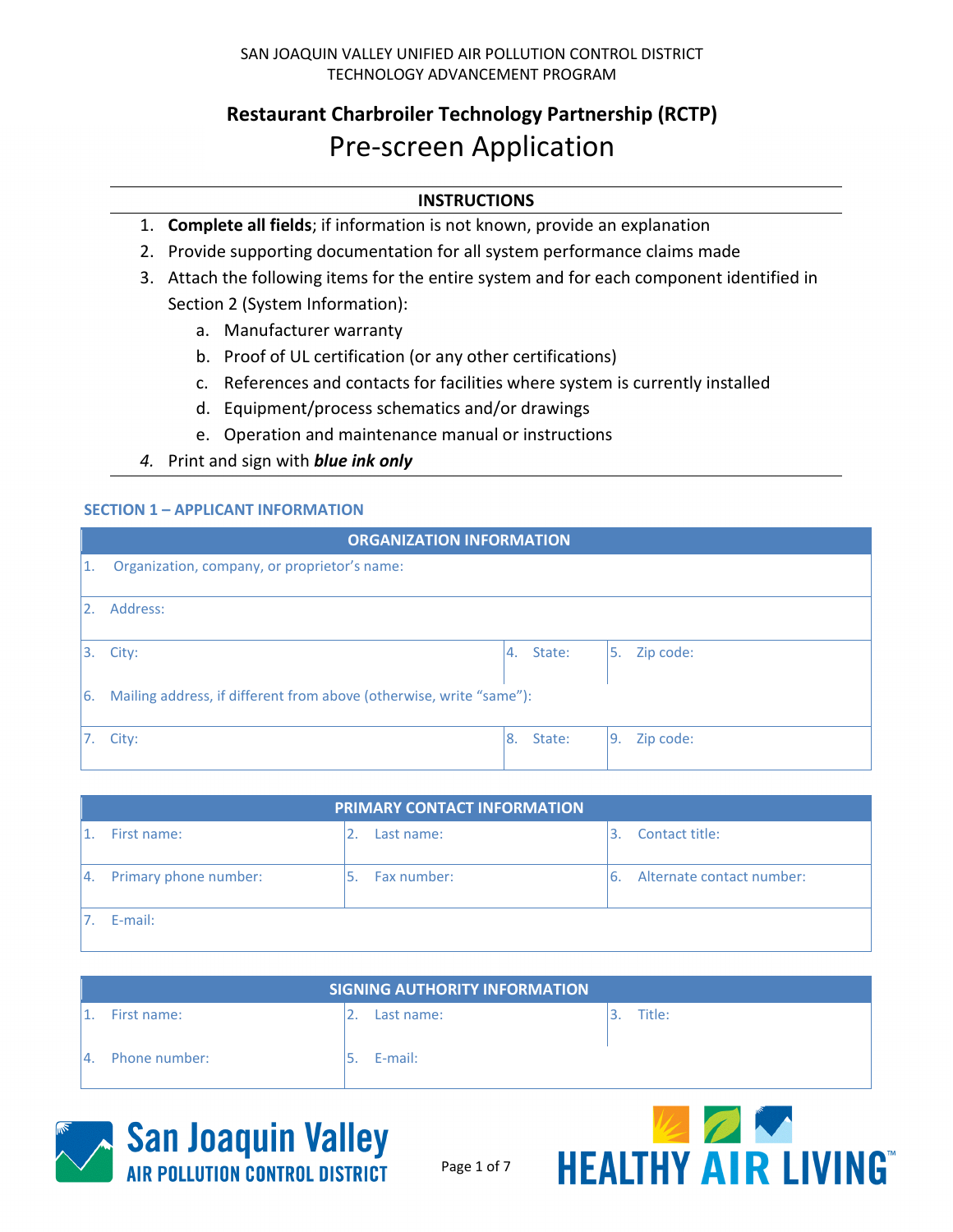**SECTION 2 – SYSTEM INFORMATION** 

|    |                                                                                                                                                                                                                |                                      | <b>SYSTEM DESCRIPTION AND DESIGN PARAMETERS</b> |    |                                                                    |  |
|----|----------------------------------------------------------------------------------------------------------------------------------------------------------------------------------------------------------------|--------------------------------------|-------------------------------------------------|----|--------------------------------------------------------------------|--|
| 1. | Make, model, and brief description of control system:                                                                                                                                                          |                                      |                                                 |    | Overall control<br>2.<br>efficiency:                               |  |
| 3. | Is the system commercially available? If not, identify<br>4.<br>barriers and estimate time for commercialization:                                                                                              |                                      |                                                 |    | Is a warranty provided with the system? Provide details:           |  |
| 5. | Scrubber<br>System type:<br><b>Ultraviolet technology</b><br>Carbon adsorption<br>(check all that apply)<br>Electrostatic precipitator<br>$\Box$<br>$\mathsf{\mathsf{\bot}}$ Filters<br>Catalytic incineration |                                      |                                                 |    | Other (specify:                                                    |  |
| 6. | Total capital costs:                                                                                                                                                                                           | 7. Total operational costs:          |                                                 | 8. | Total maintenance costs:                                           |  |
| 9. | System expected life:                                                                                                                                                                                          | 10. Total pressure drop over system: |                                                 |    | 11. Required inlet gas flow rate:                                  |  |
|    | 12. Identify primary pollutants targeted:                                                                                                                                                                      |                                      |                                                 |    | 13. Describe methods for reducing emissions of primary pollutants: |  |
|    | 14. Identify secondary pollutants formed:<br>15. Describe methods for reducing emissions of secondary pollutants:                                                                                              |                                      |                                                 |    |                                                                    |  |
|    | 16. Describe methods to prevent re-entrainment of<br>17. Describe methods for handling hazardous materials:<br>captured contaminants:                                                                          |                                      |                                                 |    |                                                                    |  |
|    | 18. Identify maintenance items, frequency, and labor hours required to perform:                                                                                                                                |                                      |                                                 |    |                                                                    |  |
|    | 19. Describe any training required and who will provide it:                                                                                                                                                    |                                      |                                                 |    |                                                                    |  |
|    | 20. Identify any required building, structure, or utility system modifications/upgrades:                                                                                                                       |                                      |                                                 |    |                                                                    |  |
|    | 21. Additional Notes:                                                                                                                                                                                          |                                      |                                                 |    |                                                                    |  |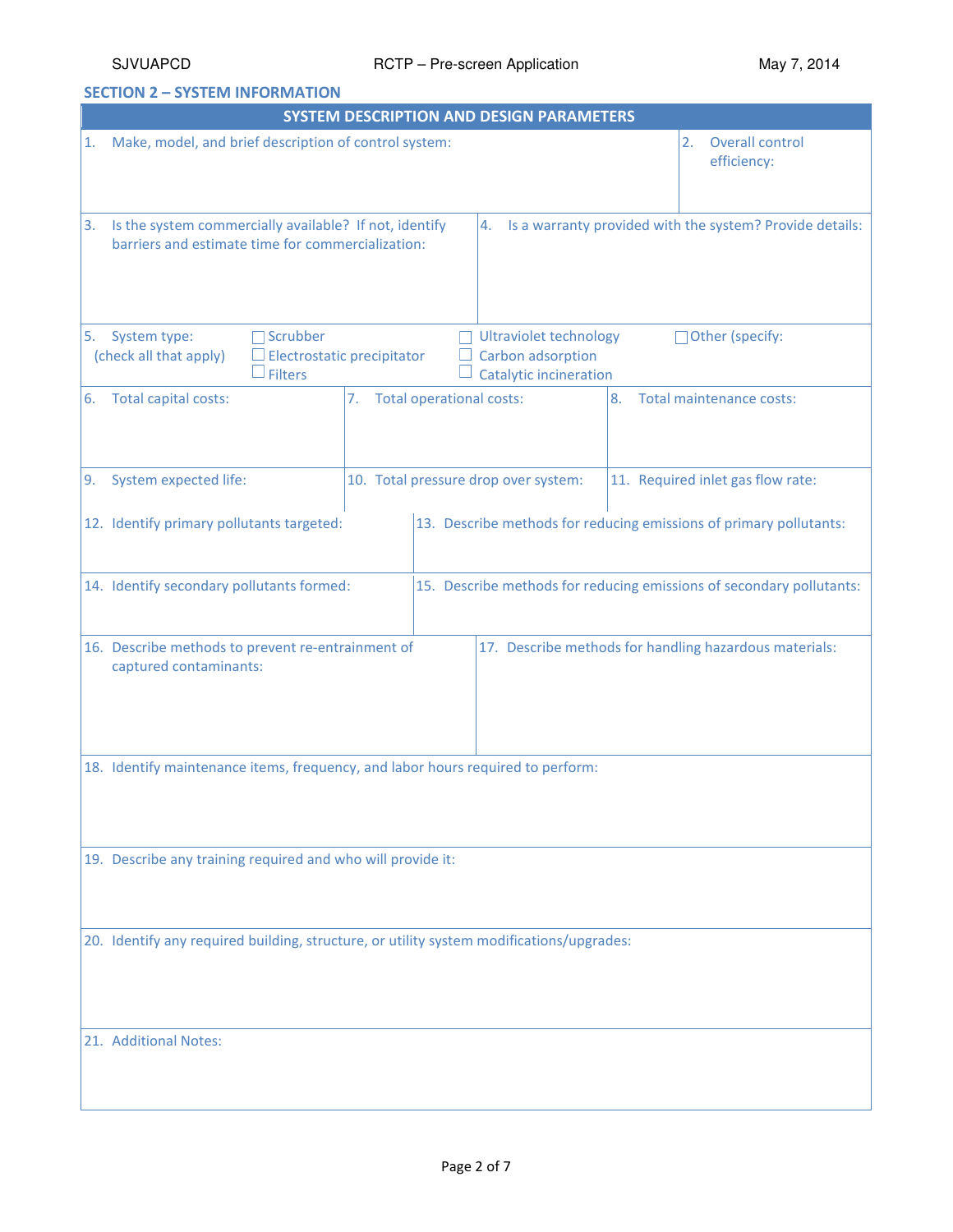## **SECTION 3 – PROCESS SPECIFIC INFORMATION**

For each system type selected above, complete the applicable table.

| <b>SCRUBBERS</b>                                                                                                                     |                                                                      |                                         |  |  |  |
|--------------------------------------------------------------------------------------------------------------------------------------|----------------------------------------------------------------------|-----------------------------------------|--|--|--|
| Make, model, and brief description of device:<br>1.                                                                                  |                                                                      |                                         |  |  |  |
| Pollutants targeted and control efficiency (check all that apply and provide control efficiency if known):<br>2.                     |                                                                      |                                         |  |  |  |
| PM:<br>%<br>$\%$<br>$\Box$ PM10:<br>$\Box$ PM2.5:<br>$\frac{9}{6}$                                                                   | $\Box$ VOC:<br>$\%$<br>NO <sub>x</sub> :<br>$\frac{9}{6}$            | Other (specify):<br>%                   |  |  |  |
| <b>Device dimensions:</b><br>3.                                                                                                      | Required inlet gas flow rate:<br>4.                                  | 5.<br>Residence time (if applicable):   |  |  |  |
| Pressure differential (if known):<br>6.                                                                                              | Monitoring device (if equipped): 8.<br>7.                            | Power/electricity requirements:         |  |  |  |
| 9.<br>Maintenance items, intervals, and labor hours required:<br>10. Identify method(s) of disposal and proper handling of<br>waste: |                                                                      |                                         |  |  |  |
| 11. Type:                                                                                                                            | 12. If wet scrubber, indicate type:                                  |                                         |  |  |  |
| $\Box$ Dry                                                                                                                           | $\Box$ Packed bed                                                    | Spray chamber                           |  |  |  |
| $\square$ Wet                                                                                                                        | $\Box$ Orifice<br>$\Box$ Condensation scrubbing<br>$\Box$ Tray/plate | Venturi<br>Other (specify):             |  |  |  |
| 13. If packed bed, specify the following:                                                                                            |                                                                      |                                         |  |  |  |
| Type of packing material:                                                                                                            | Height of packing material (ft.) :                                   |                                         |  |  |  |
| Manufacturer:                                                                                                                        | <b>Operating pressure range:</b>                                     |                                         |  |  |  |
| Packing factor:<br>Packing size:                                                                                                     | Number of stages:<br><b>Stage efficiency:</b>                        |                                         |  |  |  |
| 14. If venturi, specify the following:                                                                                               |                                                                      |                                         |  |  |  |
| Throat diameter (in):                                                                                                                | Throat velocity (ft./min) :                                          |                                         |  |  |  |
| Throat length (in):                                                                                                                  |                                                                      | Drop diameter (microns) :               |  |  |  |
| Pressure drop across throat:                                                                                                         |                                                                      |                                         |  |  |  |
| 15. Liquid medium:                                                                                                                   |                                                                      |                                         |  |  |  |
| Liquor composition and weight %:                                                                                                     | Total pump hp:                                                       | Spent/used liquor disposal and handling |  |  |  |
| Temp $(^{\circ}F)$ :                                                                                                                 | pH of scrubbing medium:                                              | requirements:                           |  |  |  |
| Blow-down rate:                                                                                                                      | pH meter present:                                                    |                                         |  |  |  |
| Make-up rate:<br><b>Recirculation rate:</b>                                                                                          | ORP of scrubbing medium:<br>ORP meter present:                       |                                         |  |  |  |
| Flow meter(s) present:                                                                                                               |                                                                      |                                         |  |  |  |
| 16. Additional Notes:                                                                                                                |                                                                      |                                         |  |  |  |
|                                                                                                                                      |                                                                      |                                         |  |  |  |
|                                                                                                                                      |                                                                      |                                         |  |  |  |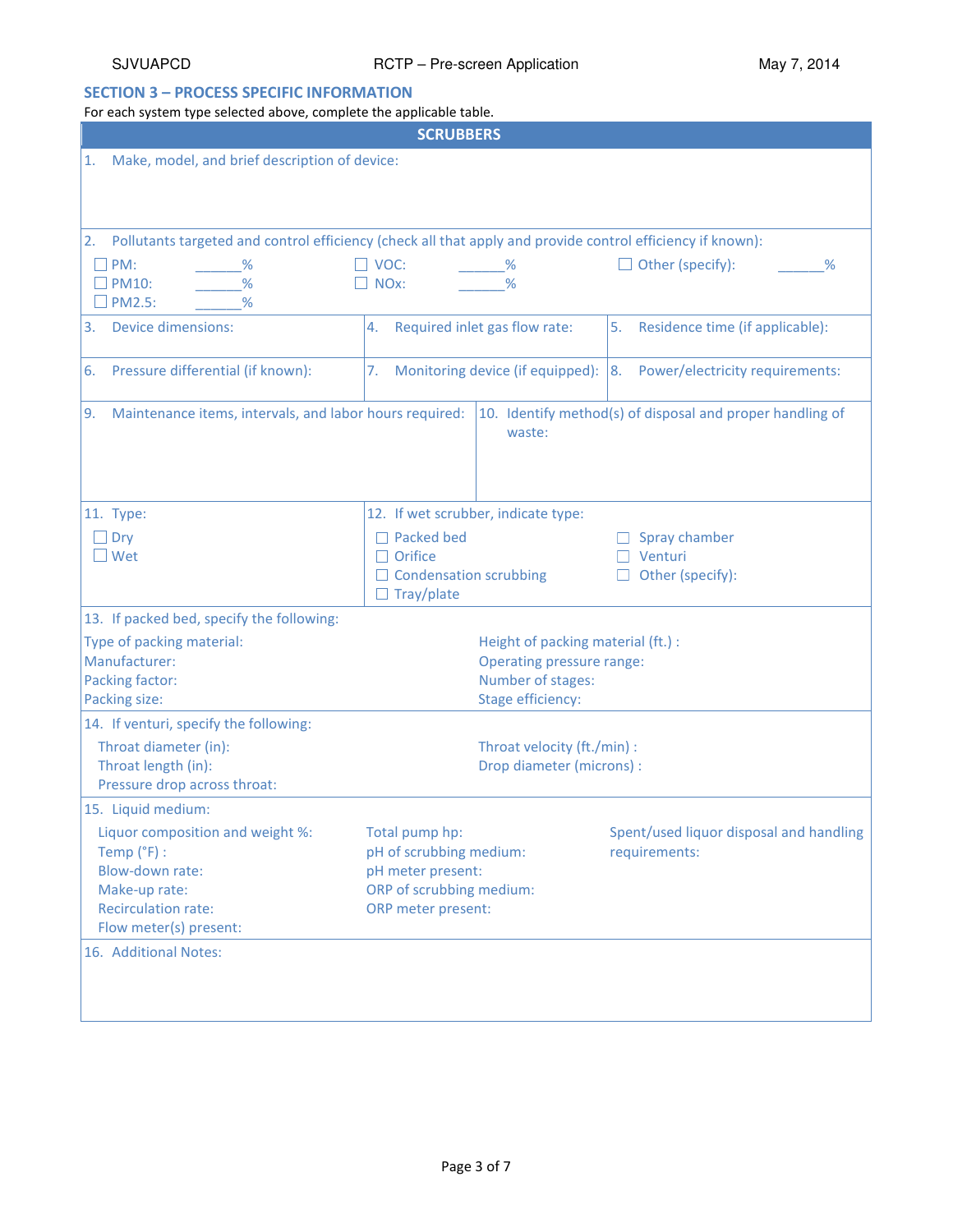|                  | <b>ELECTROSTATIC PRECIPITATORS</b>                                                                         |                                     |                                                       |                                 |                                 |            |  |  |
|------------------|------------------------------------------------------------------------------------------------------------|-------------------------------------|-------------------------------------------------------|---------------------------------|---------------------------------|------------|--|--|
| 1.               | Make, model, and brief description of device:                                                              |                                     |                                                       |                                 | 2.<br>Type:                     | Wet<br>Dry |  |  |
| 3.               | Pollutants targeted and control efficiency (check all that apply and provide control efficiency if known): |                                     |                                                       |                                 |                                 |            |  |  |
|                  | PM:<br>$\%$<br>$\frac{9}{6}$<br><b>PM10:</b><br><b>PM2.5:</b><br>$\frac{9}{6}$                             | $\Box$ VOC:<br>$\Box$ NOx:          | $\frac{9}{2}$<br>$\frac{9}{6}$                        | Other (specify):                |                                 | %          |  |  |
| $\overline{4}$ . | Device dimensions:                                                                                         | 5.<br>Required inlet gas flow rate: |                                                       | 6.                              | Residence time (if applicable): |            |  |  |
| 7.               | Monitoring device (if equipped):                                                                           |                                     | 8.                                                    | Power/electricity requirements: |                                 |            |  |  |
| Ι9.              | Maintenance items, intervals, and labor hours required:                                                    |                                     | 10. Identify method(s) of disposal/handling of waste: |                                 |                                 |            |  |  |
|                  | 11. Corona power:                                                                                          | 12. Sparking rate:                  |                                                       | 13. Rapping/cleaning interval:  |                                 |            |  |  |
|                  | 14. Precipitation rate (migration velocity):                                                               |                                     | 15. Collection Area:                                  |                                 |                                 |            |  |  |
|                  | 16. Additional Notes:                                                                                      |                                     |                                                       |                                 |                                 |            |  |  |

|    | <b>FILTERS</b>                                                                                             |                                                   |                       |                                                |  |  |
|----|------------------------------------------------------------------------------------------------------------|---------------------------------------------------|-----------------------|------------------------------------------------|--|--|
| 1. | Make, model, and brief description of device:                                                              |                                                   |                       |                                                |  |  |
| 2. | Pollutants targeted and control efficiency (check all that apply and provide control efficiency if known): |                                                   |                       |                                                |  |  |
|    | PM:<br>$\%$<br><b>PM10:</b><br>$\frac{9}{6}$<br><b>PM2.5:</b><br>$\frac{9}{6}$                             | $\square$ voc:<br>$\Box$ NOx:                     | $\%$<br>$\frac{9}{6}$ | Other (specify):<br>$\%$                       |  |  |
| 3. | Device dimensions:                                                                                         | Required inlet gas flow rate:<br>$\overline{4}$ . |                       | 5. Pressure differential (if known):           |  |  |
| 6. | Monitoring device (if equipped):                                                                           |                                                   | 7.                    | Power/electricity requirements:                |  |  |
| 8. | Maintenance items, intervals, and labor hours required:                                                    |                                                   | 19.                   | Identify method(s) of waste disposal/handling: |  |  |
|    | 10. Filter media type(s) (paper,<br>ceramic, etc.):                                                        | 11. Filter certification details (HEPA, etc.):    |                       |                                                |  |  |
|    | 12. Number of filters:                                                                                     | 13. Filter dimensions:                            |                       | 14. Total filter area:                         |  |  |
|    | 15. Additional Notes:                                                                                      |                                                   |                       |                                                |  |  |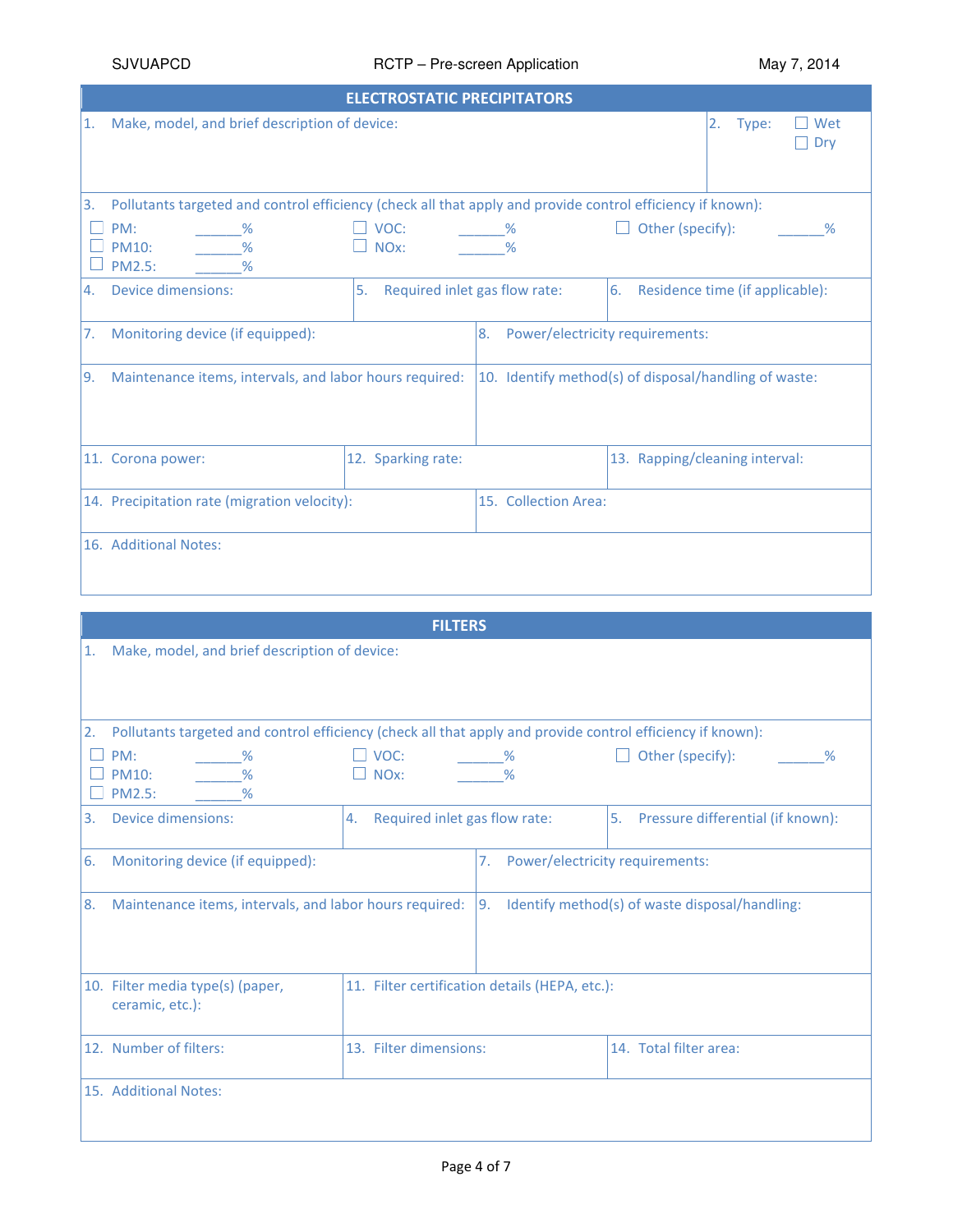| <b>CATALYTIC/THERMAL INCINERATION</b>    |                                                                                                 |                                     |                                  |                                                    |  |
|------------------------------------------|-------------------------------------------------------------------------------------------------|-------------------------------------|----------------------------------|----------------------------------------------------|--|
| 11.                                      | Make, model, and brief description of device:                                                   |                                     |                                  |                                                    |  |
|                                          |                                                                                                 |                                     |                                  |                                                    |  |
|                                          |                                                                                                 |                                     |                                  |                                                    |  |
| 12.                                      | Pollutants targeted and control (check all that apply and provide control efficiency if known): |                                     |                                  |                                                    |  |
| PM:                                      | $\frac{9}{2}$                                                                                   | $\Box$ VOC:                         | $\sim$ $\frac{\%}{\%}$           | $\Box$ Other (specify):<br>$\frac{9}{6}$           |  |
| <b>PM10:</b>                             | $\sim$ %                                                                                        | $\Box$ NOx:                         | $\frac{9}{6}$                    |                                                    |  |
| <b>PM2.5:</b>                            |                                                                                                 |                                     |                                  |                                                    |  |
| Device dimensions:<br>l3.                |                                                                                                 | Required inlet gas flow rate:<br>4. |                                  | l5.<br>Residence time (if applicable):             |  |
| Pressure differential (if known):<br>16. |                                                                                                 | 7.                                  | Monitoring device (if equipped): | Power/electricity requirements:<br>I8.             |  |
| 19.                                      | Maintenance items, intervals, and labor hours required:                                         |                                     |                                  | 10. Identify method(s) of waste disposal/handling: |  |
|                                          |                                                                                                 |                                     |                                  |                                                    |  |
|                                          |                                                                                                 |                                     |                                  |                                                    |  |
|                                          | 11. Required device/destruction temperature:<br>12. Supplemental fuel type (if any):            |                                     |                                  |                                                    |  |
|                                          |                                                                                                 |                                     |                                  |                                                    |  |
| 13. Additional Notes:                    |                                                                                                 |                                     |                                  |                                                    |  |
|                                          |                                                                                                 |                                     |                                  |                                                    |  |
|                                          |                                                                                                 |                                     |                                  |                                                    |  |

<u> 1989 - Andrea Stadt Britain, amerikansk politik (\* 1958)</u>

| <b>ULTRAVIOLET (UV) TECHNOLOGY</b>                            |                                                                                                 |                                                                                                                             |  |  |  |  |
|---------------------------------------------------------------|-------------------------------------------------------------------------------------------------|-----------------------------------------------------------------------------------------------------------------------------|--|--|--|--|
| Make, model, and brief description of device:<br>1.           |                                                                                                 |                                                                                                                             |  |  |  |  |
| 2.                                                            | Pollutants targeted and control (check all that apply and provide control efficiency if known): |                                                                                                                             |  |  |  |  |
| $\square$ PM:<br>$\square$ PM10:<br>$\sqcup$ PM2.5:           | $\Box$ VOC:<br>$\%$<br>$\Box$ NOx:                                                              | $\Box$ Other (specify):<br>%                                                                                                |  |  |  |  |
| <b>Device dimensions:</b><br>3.                               | Required inlet gas flow rate:<br>4.                                                             | 5.<br>Residence time (if applicable):                                                                                       |  |  |  |  |
| 6.<br>Pressure differential (if known):                       | Monitoring device (if equipped):<br>7.                                                          | Power/electricity requirements:<br>8.                                                                                       |  |  |  |  |
| Maintenance items, intervals, and labor hours required:<br>9. |                                                                                                 | 10. Identify method(s) of waste disposal/handling:                                                                          |  |  |  |  |
| reducing emissions:                                           |                                                                                                 | 11. Does this device produce excess ozone or other secondary pollutants? If so, identify the pollutant(s) and method(s) for |  |  |  |  |
| 12. Additional Notes:                                         |                                                                                                 |                                                                                                                             |  |  |  |  |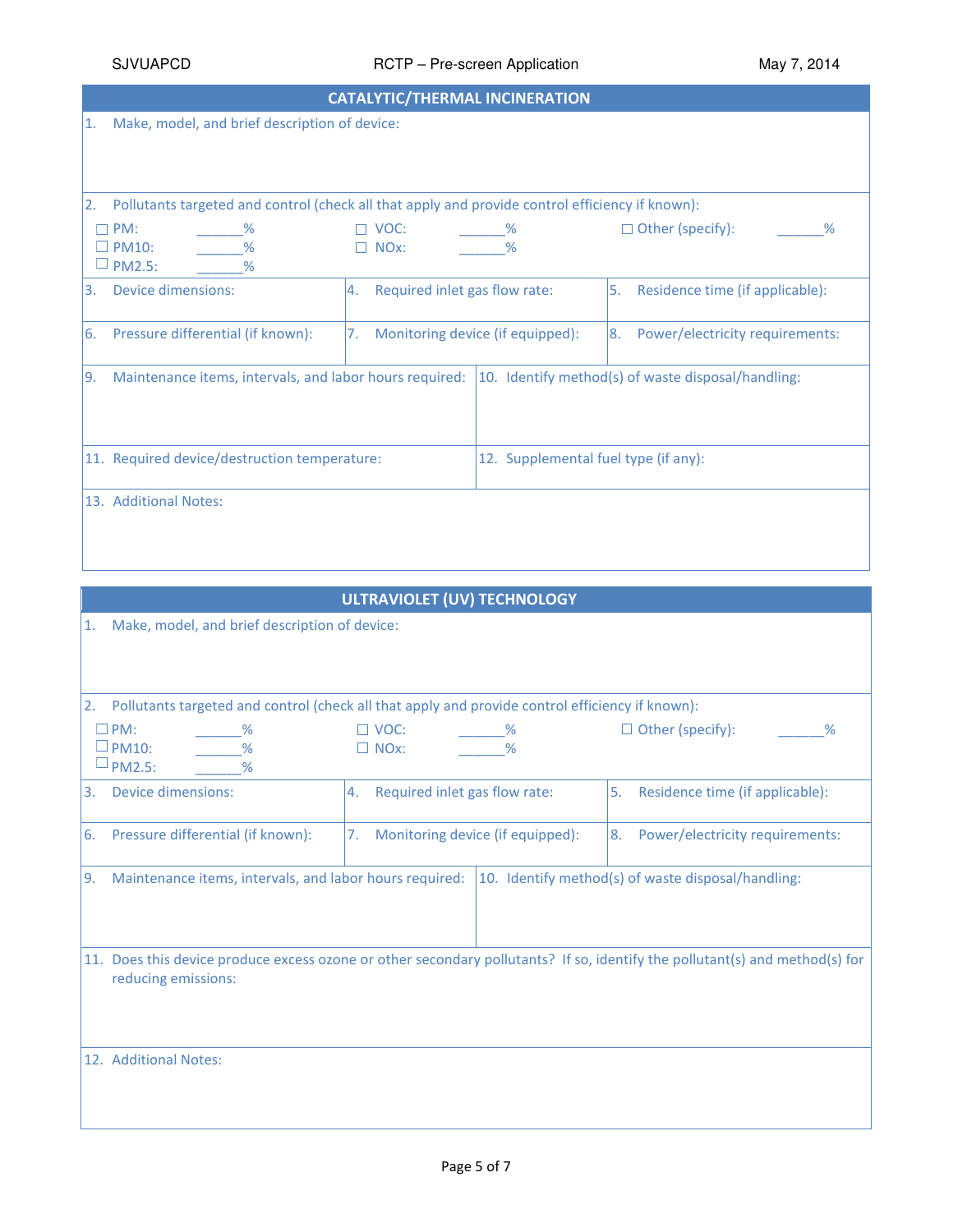## SJVUAPCD RCTP – Pre-screen Application May 7, 2014

| <b>CARBON ADSORPTION</b>                                         |                                                                                                            |                                                    |  |  |  |  |
|------------------------------------------------------------------|------------------------------------------------------------------------------------------------------------|----------------------------------------------------|--|--|--|--|
| Make, model, and brief description of device:<br>1.              |                                                                                                            |                                                    |  |  |  |  |
| 2.                                                               | Pollutants targeted and control efficiency (check all that apply and provide control efficiency if known): |                                                    |  |  |  |  |
| $\square$ PM:<br>℅<br>$\Box$ PM10:<br>%<br>$\square$ PM2.5:<br>% | $\Box$ VOC:<br>$\%$<br>$\Box$ NOx:<br>%                                                                    | $\Box$ Other (specify):<br>%                       |  |  |  |  |
| <b>Device dimensions:</b><br>3.                                  | Required inlet gas flow rate:<br>4.                                                                        | 5.<br>Residence time (if applicable):              |  |  |  |  |
| Pressure differential (if known):<br>6.                          | Monitoring device (if equipped):<br>7.                                                                     | Power/electricity requirements:<br>8.              |  |  |  |  |
| Maintenance items, intervals, and labor hours required:<br>9.    |                                                                                                            | 10. Identify method(s) of waste disposal/handling: |  |  |  |  |
| 11. Number of canisters (if known):                              | 13. Carbon breakthrough calculation:                                                                       |                                                    |  |  |  |  |
| 12. Weight of canisters (if known):                              |                                                                                                            |                                                    |  |  |  |  |
| 14. Additional Notes:                                            |                                                                                                            |                                                    |  |  |  |  |

|                                                               | <b>OTHER</b>                                                                                    |                                                    |  |  |  |  |  |  |
|---------------------------------------------------------------|-------------------------------------------------------------------------------------------------|----------------------------------------------------|--|--|--|--|--|--|
| 1.                                                            | Make, model, and brief description of device:                                                   |                                                    |  |  |  |  |  |  |
|                                                               |                                                                                                 |                                                    |  |  |  |  |  |  |
|                                                               |                                                                                                 |                                                    |  |  |  |  |  |  |
| 2.                                                            | Pollutants targeted and control (check all that apply and provide control efficiency if known): |                                                    |  |  |  |  |  |  |
|                                                               |                                                                                                 |                                                    |  |  |  |  |  |  |
| PM:<br>$\%$<br>%<br>$\Box$ PM10:                              | $\Box$ VOC:<br>$\%$<br>$\Box$ NOx:<br>$\frac{9}{6}$                                             | $\Box$ Other (specify):<br>%                       |  |  |  |  |  |  |
| $\Box$ PM2.5:<br>%                                            |                                                                                                 |                                                    |  |  |  |  |  |  |
|                                                               |                                                                                                 |                                                    |  |  |  |  |  |  |
| Device dimensions:<br>3.                                      | Required inlet gas flow rate:<br>4.                                                             | Residence time (if applicable):<br>l5.             |  |  |  |  |  |  |
|                                                               |                                                                                                 |                                                    |  |  |  |  |  |  |
| Pressure differential (if known):<br><sup>6.</sup>            | Monitoring device (if equipped):<br>7.                                                          | Power/electricity requirements:<br>I8. I           |  |  |  |  |  |  |
|                                                               |                                                                                                 |                                                    |  |  |  |  |  |  |
| Maintenance items, intervals, and labor hours required:<br>9. |                                                                                                 | 10. Identify method(s) of waste disposal/handling: |  |  |  |  |  |  |
|                                                               |                                                                                                 |                                                    |  |  |  |  |  |  |
|                                                               |                                                                                                 |                                                    |  |  |  |  |  |  |
|                                                               |                                                                                                 |                                                    |  |  |  |  |  |  |
| 11. Additional Notes:                                         |                                                                                                 |                                                    |  |  |  |  |  |  |
|                                                               |                                                                                                 |                                                    |  |  |  |  |  |  |
|                                                               |                                                                                                 |                                                    |  |  |  |  |  |  |
|                                                               |                                                                                                 |                                                    |  |  |  |  |  |  |